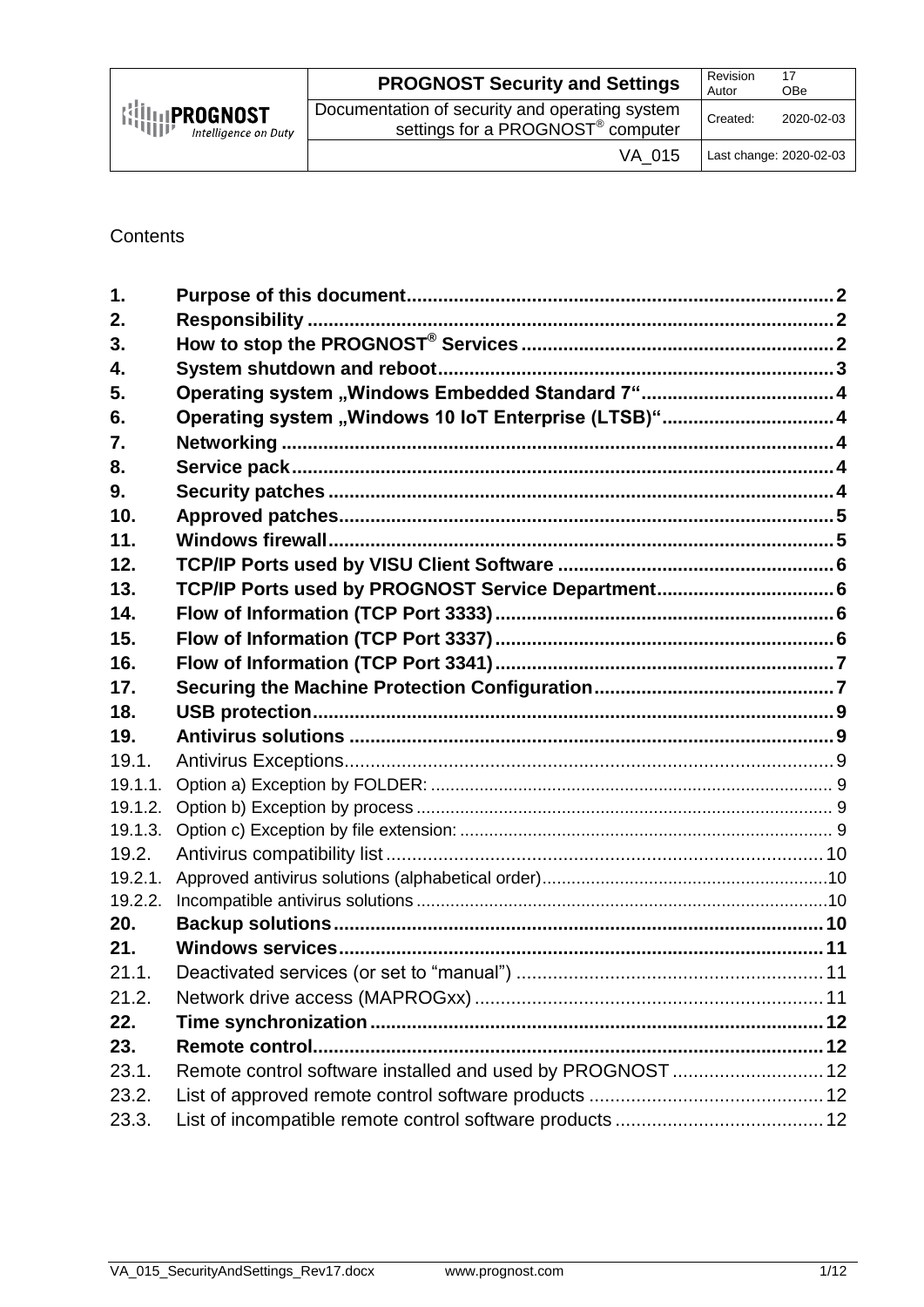|                                                                                                                                                          | <b>PROGNOST Security and Settings</b>                                                           | Revision<br>Autor | 17<br><b>OBe</b>        |
|----------------------------------------------------------------------------------------------------------------------------------------------------------|-------------------------------------------------------------------------------------------------|-------------------|-------------------------|
| $\left\{\left\{\left\{\right\}\right\}_{\left\{\left\{\right\}\right\}}\right\}_{\left\{\left\{\left\{\right\}\right\}\right\}}$<br>Intelligence on Duty | Documentation of security and operating system<br>settings for a PROGNOST <sup>®</sup> computer | Created:          | 2020-02-03              |
|                                                                                                                                                          | VA 015                                                                                          |                   | Last change: 2020-02-03 |

# <span id="page-1-0"></span>**1. Purpose of this document**

This document describes the security and configuration settings which have to be applied to a PROGNOST® system. If not otherwise specified, the default settings from Microsoft are applied.

# <span id="page-1-1"></span>**2. Responsibility**

Responsible for this document is: Olaf Berens, PROGNOST Systems GmbH, berens@prognost.com Request for changes can be addressed to R&D, PROGNOST Systems GmbH, [koers@prognost.com](mailto:koers@prognost.com)

# <span id="page-1-2"></span>**3. How to stop the PROGNOST® Services**

Prior to a system shutdown, maintenance or reboot, the PROGNOST services should be stopped manually.

If you follow these steps it is guaranteed that all trend, ring and database files are stored to disk correctly. By quitting the applications in this order your compressor(s) will NOT shut down, but Trend and Ring buffer data are NO LONGER WRITTEN TO DISK. The order is important and should always be followed.

1. To close the PROGNOST Monitoring Service click **Start**, type **Services** and select **Services**

Alternative: **Start->Run->Services.msc** <ENTER>

| <b>Services</b><br>Desktop app  |  |
|---------------------------------|--|
| Apps                            |  |
| <b>Component Services</b><br>ø. |  |
| <b>Settings</b>                 |  |

2. Right-click the **PROGNOST Monitoring Service** and select **Stop**

| <b>CA PROGNOST Communication Service</b> |                   | Communicates to VISU clients, provi | Running        | Automatic |
|------------------------------------------|-------------------|-------------------------------------|----------------|-----------|
| <b>C. PROGNOST Maintenance Service</b>   |                   | This service allows PROGNOST progra |                | Automatic |
| PROGNOST Monitoring Service              | Start             | machine monitoring analysi          | Running        | Automatic |
| <b>CA PROGROST NTP Service (UTC)</b>     |                   | NTP time services for PROG          | Running        | Automatic |
| <b>C. PROGNOST Support Service</b>       | Stop              | remote functionality for PR         | Running        | Automatic |
| PROGNOST Watchdog Service                | Pause             | ce monitors PROGNOST mo             | Running        | Automatic |
| Program Compatibility Assistant Sen      | Resume            | ce provides support for the         | <b>Running</b> | Manual    |
| C. Quality Windows Audio Video Experi    | Restart           | Vindows Audio Video Experi          |                | Manual    |
| Radio Management Service                 | <b>All Tasks</b>  | nagement and Airplane Mo            |                | Manual    |
| Recommended Troubleshooting Serv         |                   | utomatic mitigation for kno         |                | Manual    |
| Remote Access Auto Connection Ma         | Refresh           | connection to a remote net          |                | Manual    |
| Remote Access Connection Manage          | <b>Properties</b> | dial-up and virtual private n       | Runnina        | Automatic |
|                                          |                   |                                     |                | . .       |

*Remark: This process takes up to one minute*.

3. Right-click the **PROGNOST Communication Service** and select **Stop**

| <b>EXAPROGNOST Communication Service</b>  | Start            |  | to VISU clients, provi Running |         | Automatic |
|-------------------------------------------|------------------|--|--------------------------------|---------|-----------|
| <b>CAPROGNOST Maintenance Service</b>     |                  |  | vs PROGNOST progra             |         | Automatic |
| <b>C. PROGNOST Monitoring Service</b>     | <b>Stop</b>      |  | le monitoring analysi          | Running | Automatic |
| PROGNOST NTP Service (UTC)                | Pause            |  | he services for PROG           | Running | Automatic |
| <b>C. PROGNOST Support Service</b>        | Resume           |  | functionality for PR           | Running | Automatic |
| <b>CA PROGNOST Watchdog Service</b>       | Restart          |  | litors PROGNOST mo             | Running | Automatic |
| Program Compatibility Assistant Service   | <b>All Tasks</b> |  | ides support for the           | Running | Manual    |
| C. Quality Windows Audio Video Experience |                  |  | s Audio Video Experi           |         | Manual    |
| Radio Management Service                  | Refresh          |  | ent and Airplane Mo            |         | Manual    |
|                                           |                  |  |                                |         |           |

*Remark: This process takes up to one minute*.

If you follow these steps it is guaranteed that all trend, ring and database files are stored to disk correctly. By quitting the services in this order your compressor(s) will **NOT** shut down, but Trend and Ringbuffer data are NO LONGER WRITTEN TO DISK.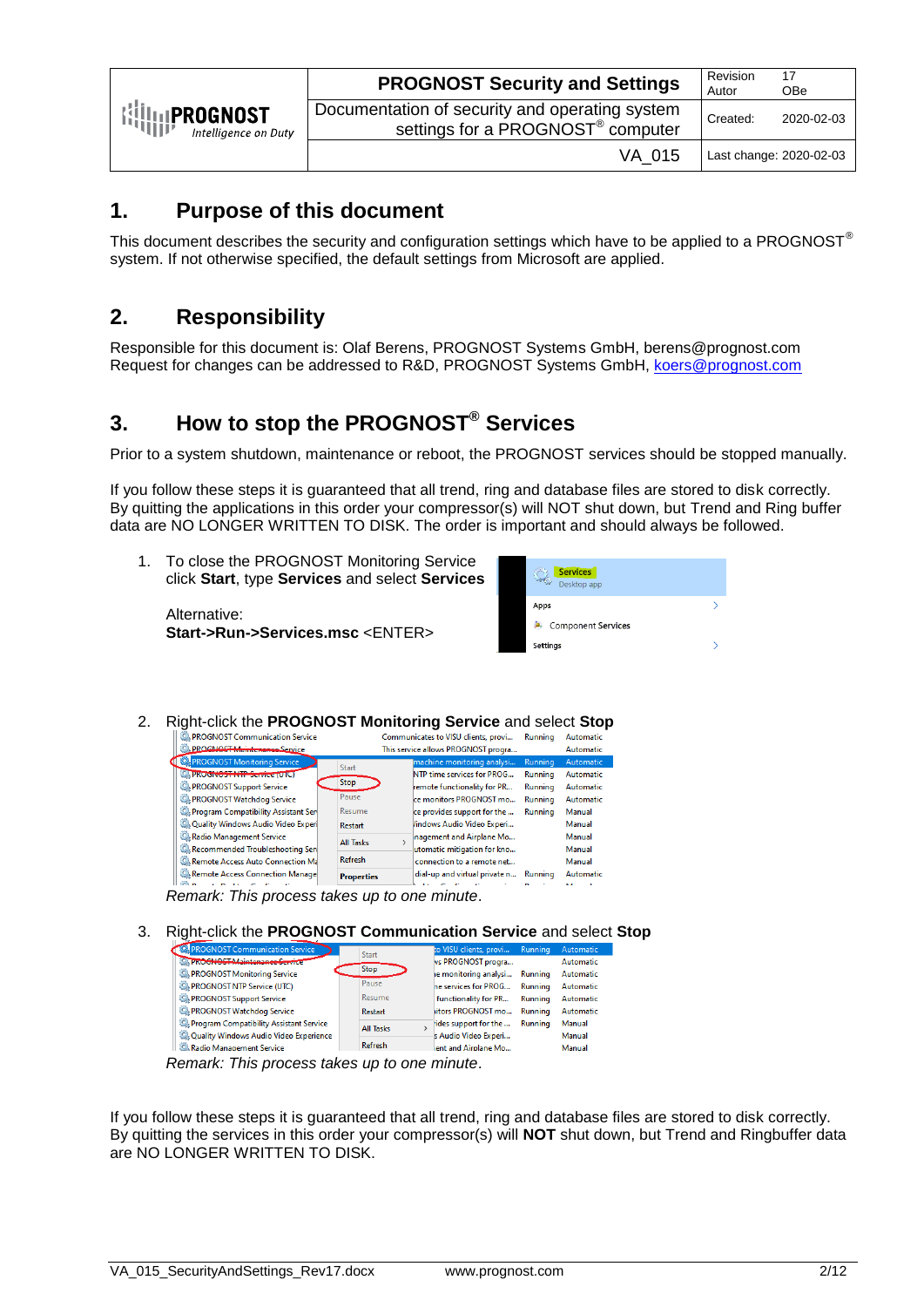|                                                                                       | <b>PROGNOST Security and Settings</b>                                                           | Revision<br>Autor | 17<br><b>OBe</b>        |
|---------------------------------------------------------------------------------------|-------------------------------------------------------------------------------------------------|-------------------|-------------------------|
| $\left\{ \left\{ \left\{ \right\} \right\} \right\}$ PROGNOST<br>Intelligence on Duty | Documentation of security and operating system<br>settings for a PROGNOST <sup>®</sup> computer | Created:          | 2020-02-03              |
|                                                                                       | VA 015                                                                                          |                   | Last change: 2020-02-03 |

## <span id="page-2-0"></span>**4. System shutdown and reboot**

- 1. Quit all PROGNOST applications as described in Chapter 3
- 2. To shut down or reboot Windows click on Start->Shutdown
- 3. After Reboot: Please check that "**PROGNOST Communication**" and "**PROGNOST Monitoring**" are up and running after system reboot to ensure proper machine safety monitoring. Please check that "**PROGNOST Communication Service**" and

#### "**PROGNOST Monitoring Service**"

are running (see chapter 3 for details)

4. Start the Monitoring Dashboard and check if the "Transient counter" is incrementing at least every 5 seconds. This guarantees the correct operation of the complete system and ensures the safety protection of your machine(s).

#### **Example:**



| ADC-Version: | PD2-MF-16: 006C6688 vom 15.03.2016              |
|--------------|-------------------------------------------------|
| Alarm State: | Safety Alert                                    |
| Card-Name:   | PD2-MF-16                                       |
| Card-Type:   | PD2-MF-16 (Online)                              |
| Channels:    | 12/12 Channels                                  |
| Counter:     | 68308 (22 / 977 ms) R:2 W:2 A:0 D:1 B:0 T:0 S:0 |
| Frequency:   | 25000 Hz                                        |
| Status:      | RingPlayErfass: Signalsimulation with 1 sec.    |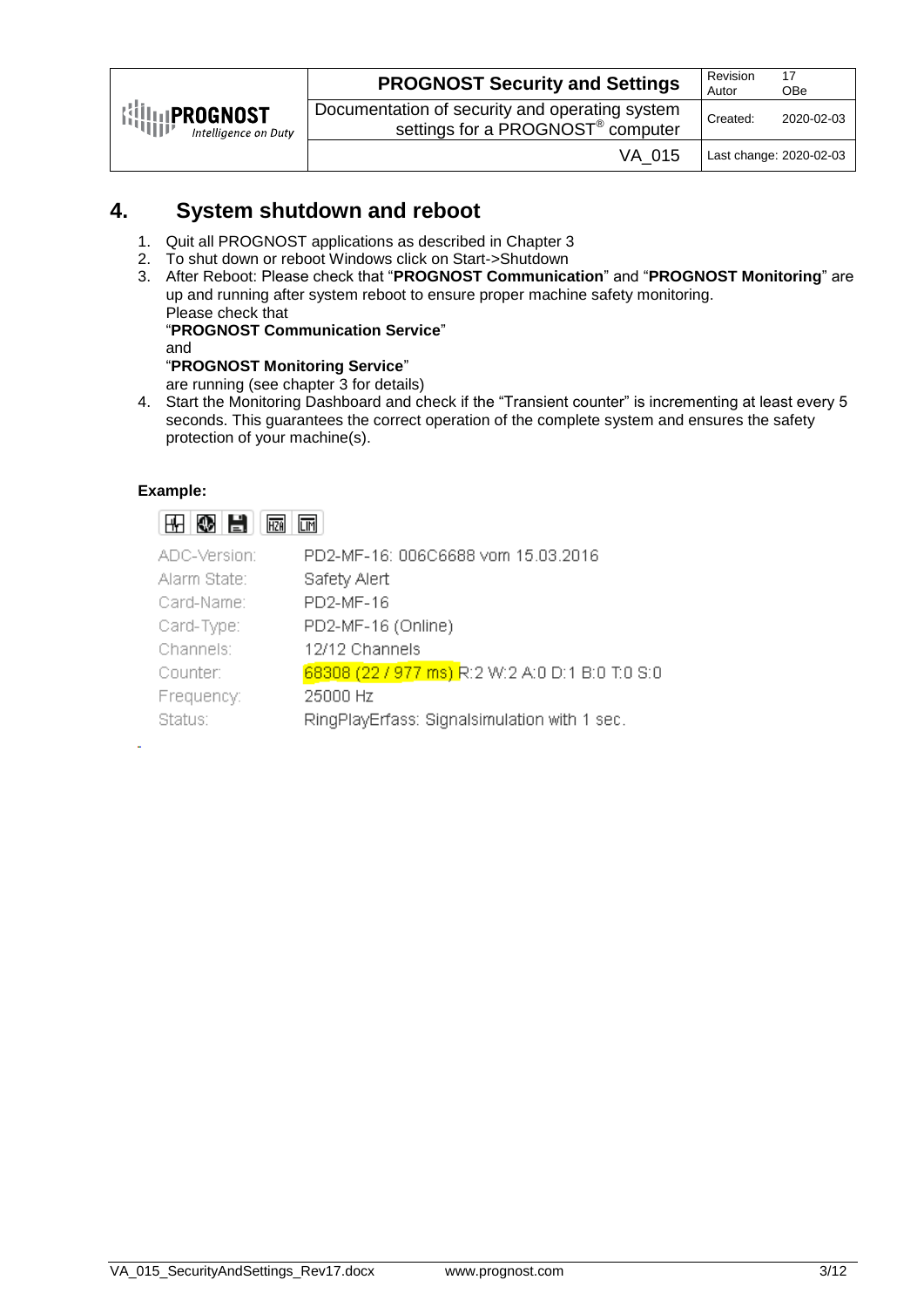|                                                                                                                                                           | <b>PROGNOST Security and Settings</b>                                                           | Revision<br>Autor | 17<br><b>OBe</b>        |
|-----------------------------------------------------------------------------------------------------------------------------------------------------------|-------------------------------------------------------------------------------------------------|-------------------|-------------------------|
| $\left\{\left\{\left\ \right\ ,\left\ \right\ ,\left\ \right\ ,\left\ \right\ ,\left\ \right\ \right\}\right\}$ Intelligence on L<br>Intelligence on Duty | Documentation of security and operating system<br>settings for a PROGNOST <sup>®</sup> computer | Created:          | 2020-02-03              |
|                                                                                                                                                           | VA 015                                                                                          |                   | Last change: 2020-02-03 |

# <span id="page-3-0"></span>**5.** Operating system "Windows Embedded Standard 7"

In 2014 the default operating system for PROGNOST computers changed from **Windows XP Embedded** to **Windows Embedded Standard 7** (english only).

Why does PROGNOST use Windows Embedded Standard 7 for their industrial PC´s?

- 1. Windows Embedded Standard 7 offers better security and is configured to fit perfectly to the industrial PC´s hardware components
- 2. Windows Embedded Standard 7 is available until 2025
- 3. When installing Windows Embedded Standard 7, all components, services, tools, etc. are installed on the mirrored hard disc drive. PROGNOST needs no Media Player, no Designs, no Printer, no IIS, no Firewire, no NETBIOS, no HP drivers, etc.
- 4. Windows Embedded Standard 7 installs just and only drivers and tools we need for our hard- and software. This is also a major security improvement because all known virus/Trojans are not able to infect something which is not installed - also there is no need to patch a component which is not installed.
- 5. In case the customer needs a specific not included Windows feature, PROGNOST is able to add them afterwards without replacing the whole Windows OS Image.

# <span id="page-3-1"></span>**6.** Operating system "Windows 10 IoT Enterprise (LTSB)"

In 2018 the default operating system for PROGNOST computers changed from **Windows Embedded Standard 7** to **Windows 10 IoT Enterprise (LTSB)** (english only).

Why does PROGNOST use **Windows 10 IoT Enterprise** for their industrial PC´s?

- 1. Windows 10 IoT Enterprise offers state of the art security options like secureboot and defender and is configured to fit perfectly to the industrial PC´s hardware components. Windows 10 IOT Enterprise extended support is available until 2029
- 2. Updates and Patches can easily be installed by using the Cumulative Security Updates from Microsoft.

## <span id="page-3-2"></span>**7. Networking**

In case a PROGNOST® system is connected to the customers network (Business LAN, DMZ and/or Process LAN), the local IT has to assign a fixed IP address, a Subnet Mask and a default Gateway. Optional a DNS Server and/or SMTP Server can be configured. The PROGNOST® system could optionally be added to the customer's domain (controller). Windows Firewall is activated for incoming AND outgoing traffic on all network interfaces. An optional hardware based Firewall **PROGNOST NetGuard** is also available to protect the PROGNOST Units as well as your network infrastructure.

### <span id="page-3-3"></span>**8. Service pack**

All PROGNOST $^{\circ}$  computers have the most recent Service Packs installed on delivery.

### <span id="page-3-4"></span>**9. Security patches**

The most recent Microsoft Security Patches are installed with the shipment of a PROGNOST® system. From that moment on, the customer is responsible to install the patches on its own. Manual patching via cumulative monthly Updates or automated patching via WSUS is possible.

(PROGNOST offers regular updates and patches as a part of the Service Contract, please ask)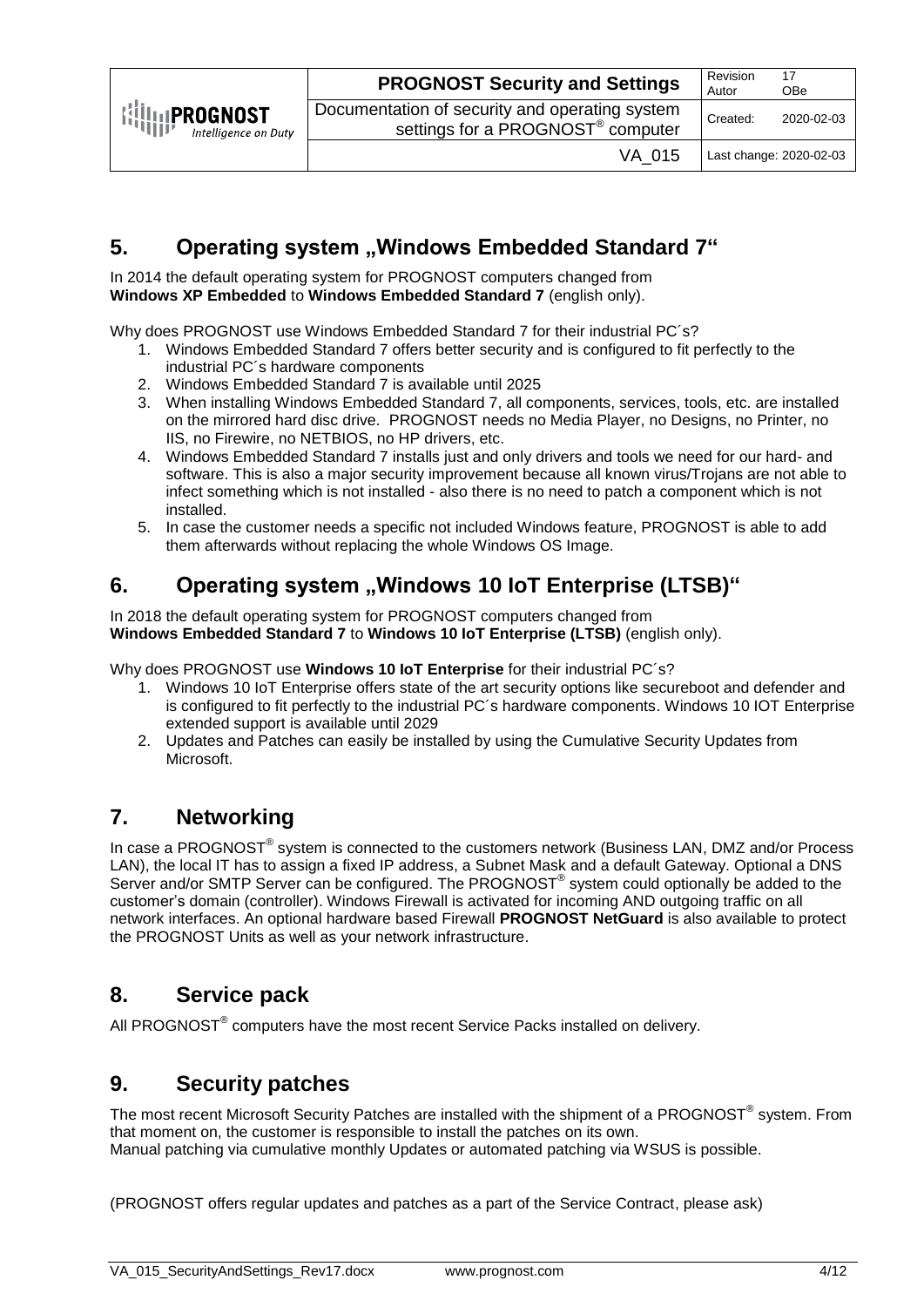|                                                                                                                                                          | <b>PROGNOST Security and Settings</b>                                                           | Revision<br>Autor | 17<br><b>OBe</b>        |
|----------------------------------------------------------------------------------------------------------------------------------------------------------|-------------------------------------------------------------------------------------------------|-------------------|-------------------------|
| $\left\{\left\{\left\{\right\}\right\}_{\left\{\left\{\right\}\right\}}\right\}_{\left\{\left\{\left\{\right\}\right\}\right\}}$<br>Intelligence on Duty | Documentation of security and operating system<br>settings for a PROGNOST <sup>®</sup> computer | Created:          | 2020-02-03              |
|                                                                                                                                                          | VA 015                                                                                          |                   | Last change: 2020-02-03 |

Please also read important information regarding the PROGNOST security philosophy at: [http://www.prognost.com/security/security\\_e.pdf](http://www.prognost.com/security/security_e.pdf)

# <span id="page-4-0"></span>**10. Approved patches**

PROGNOST maintained a list of approved MS patches for several years without any single influence to the PROGNOST applications and services.

Now we changed our philosophy to no longer approve single patches. We established a complex automated testing environment which always and constantly runs on the latest patch level. Any problem would now be detected within a few hours from availability at Microsoft. We advise customers to wait one month after Microsoft released Updates/Patches. This will give PROGNOST and Microsoft a period of one month to test and verify. This also enables us to inform our customers about an incompatible patch in time. Please provide contact details for this.

### <span id="page-4-1"></span>**11. Windows firewall**

The built in Windows Firewall has to be activated on all PROGNOST® systems which are connected the customers network.

**Incoming** and **Outgoing** connection MUST be set to **Block:**

| State | Firewall state:                | On (recommended) |                 |            |  |
|-------|--------------------------------|------------------|-----------------|------------|--|
|       | Inhound connections:           |                  | Block (default) |            |  |
|       | Outbound connections:          |                  | Block           |            |  |
|       | Protected network connections: |                  |                 | Customize: |  |

The following applications have to be configured as exceptions:

- **1. PROGNOST Communication Unit**
- **2. PROGNOST Monitoring Unit**
- **3. PROGNOST NetCmd**
- **4. PROGNOST Service**
- **5. RDP Remote Desktop (option)**

To gain additional security the "Client for Microsoft Networks" and "File and Printer Sharing for Microsoft Networks" must be deactivated for all network adapters connected to the customer's network (Business LAN, DMZ and/or Process LAN).

The following TCP/UDP ports are set on shipment as a default and shall not be changed.

| TCP-Ports |                                                                        | <b>UDP-Ports</b> |                 |  |
|-----------|------------------------------------------------------------------------|------------------|-----------------|--|
| 25        | (E)SMTP (Alarm Email)                                                  | 53               | <b>DNS</b>      |  |
| 123       | NTP (Time Sync)                                                        | 123              | NTP (Time Sync) |  |
| 502       | <b>MODBUS</b>                                                          | 5005             | NetCmd-Service  |  |
| 3333      | Online, Trend, Ringbuffer, DCS data                                    |                  |                 |  |
| 3337      | <b>Machine Tree Status Data</b>                                        |                  |                 |  |
| 3341      | SILver 2 Status Data                                                   |                  |                 |  |
| 3800      | Service and Support Tool                                               |                  |                 |  |
|           | This table is valid for all industrial computers delivered by PROGNOST |                  |                 |  |

Please refer also to the **architectural overview**.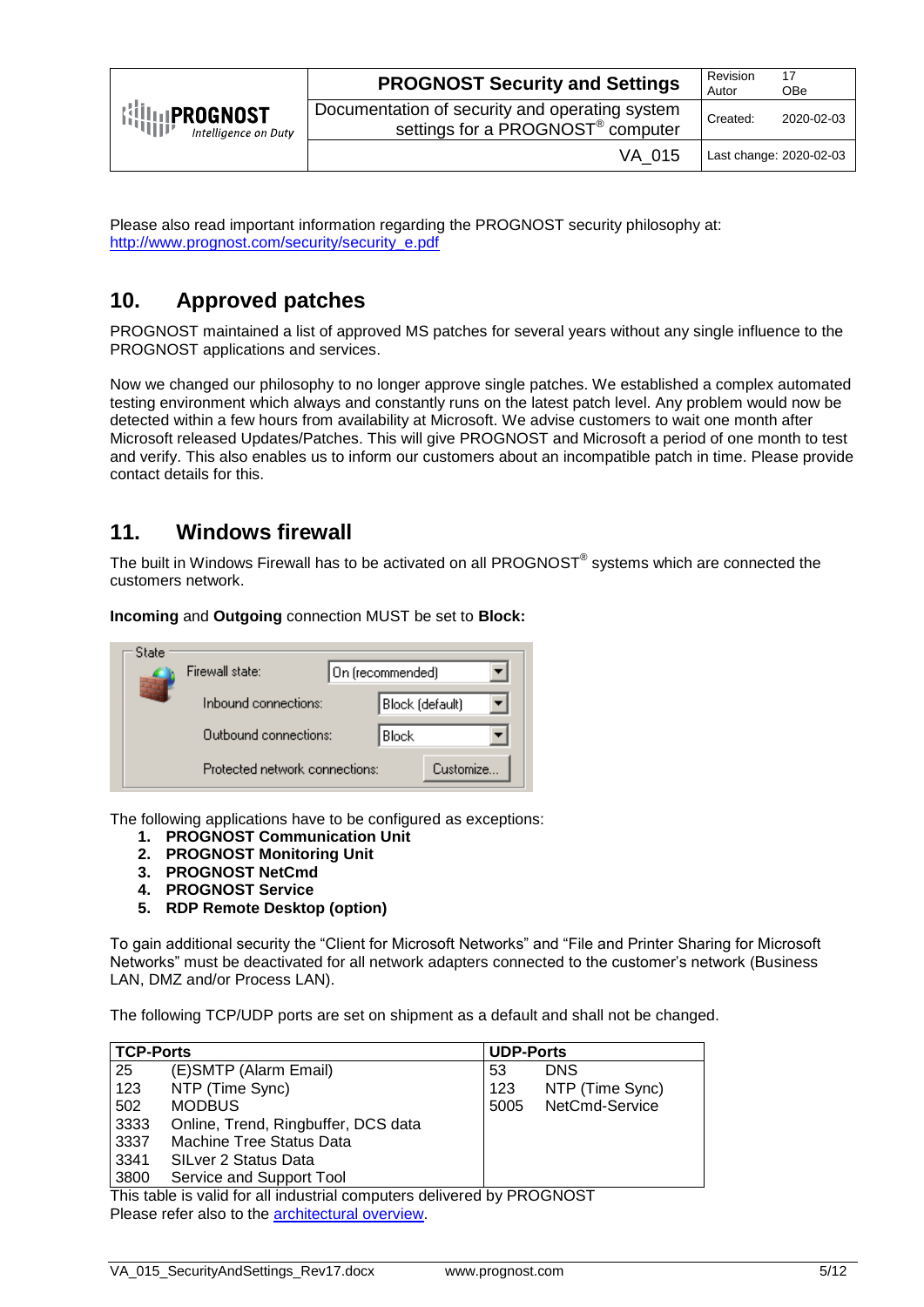| $\left\{\left\{\right \right\}_{\left\{\left\{\right \right\}}\right\}_{\left\{\left\{\left \right \right\}\right\}_{\left\{\left \left \right \right \right\}}\right\}}$ PROGNOST<br>Intelligence on Duty | <b>PROGNOST Security and Settings</b>                                                           | Revision<br>Autor | 17<br><b>OBe</b>        |
|------------------------------------------------------------------------------------------------------------------------------------------------------------------------------------------------------------|-------------------------------------------------------------------------------------------------|-------------------|-------------------------|
|                                                                                                                                                                                                            | Documentation of security and operating system<br>settings for a PROGNOST <sup>®</sup> computer | Created:          | 2020-02-03              |
|                                                                                                                                                                                                            | VA 015                                                                                          |                   | Last change: 2020-02-03 |

# <span id="page-5-0"></span>**12. TCP/IP Ports used by VISU Client Software**

The following ports are used by the PROGNOST VISU Software product where PROGNOST VISU is the TCP Client and the Communication Unit (within cabinet) is the TCP Server:

| <b>TCP-Ports</b> |                                                           | <b>IP-Protocol</b> |  |
|------------------|-----------------------------------------------------------|--------------------|--|
| 3341             | SILver 2 status information                               | TCP                |  |
| 3333             | Configuration Data, Online, Trend, Ringbuffer, DCS values | TCP                |  |
| 3337             | Machine Status (tree of traffic lights)                   | TCP                |  |

This table is valid for all VISU installations at Site (Business LAN, Process LAN or DMZ) Please refer also to the [architectural overview.](http://www.prognost.com/security/Network_Flow_of_Information.pdf)

# <span id="page-5-1"></span>**13. TCP/IP Ports used by PROGNOST Service Department**

In addition to the above TCP/IP Ports used by VISU, the following ports are also used by the PROGNOST Service Department when supporting via VPN, WTS, Citrix, etc.:

| <b>TCP-Ports</b>                               |                                                                    | <b>IP-Protocol</b> |  |
|------------------------------------------------|--------------------------------------------------------------------|--------------------|--|
| 3389                                           | RDP Remote Desktop Client (Option)                                 | TCP                |  |
| 3800                                           | Service and Support Tool for System Adjustment and Troubleshooting | TCP.               |  |
| Emergency and Recovery Tool (optional)<br>5005 |                                                                    | UDP                |  |

This table is valid for Remote Access to the PROGNOST Communication Unit (if allowed and available) Please refer also to the [architectural overview.](http://www.prognost.com/security/Network_Flow_of_Information.pdf)

## <span id="page-5-2"></span>**14. Flow of Information (TCP Port 3333, permanent connection)**

- 1) VISU Client connects to the Communication Unit (SYN)
- 2) Communication Unit sends Acknowledge (SYN, ACK)
- 3) VISU Client sends encrypted username and password to Communication Unit (PSH,ACK)
- 4) Communication Unit sends Acknowledge (PSH, ACK) on success
- 5) Communication Unit ends connection (FIN, ACK) on failure or timeout
- 6) VISU Client sends request (Online, Trend, DCS data, etc.) to Communication Unit (PSH,ACK)
- 7) Communication Unit replies including data (PSH, ACK)
- 8) Communication continues as described at 6) and 7) for the complete session
- 9) VISU Client requests session close (FIN,ACK)
- 10) Communication Unit closes session and replies (ACK)

Please refer also to the **architectural overview**.

### <span id="page-5-3"></span>**15. Flow of Information (TCP Port 3337, permanent connection)**

- 1) VISU Client connects to the Communication Unit (SYN)
- 2) Communication Unit sends Acknowledge (SYN, ACK)
- 3) VISU Client sends encrypted username and password to Communication Unit (PSH,ACK)
- 4) Communication Unit sends Acknowledge (PSH, ACK) on success
- 5) Communication Unit ends connection (FIN, ACK) on failure or timeout
- 6) Communication Unit sends Machine Tree Status Information periodically once per minute or immediately on Status change event.
- 7) VISU Client send acknowledge (PSH, ACK)
- 8) Communication continues as described at 6) and 7) for the complete session
- 9) VISU Client requests session close (FIN,ACK)
- 10) Communication Unit closes session and replies (ACK)

Please refer also to the **architectural overview**.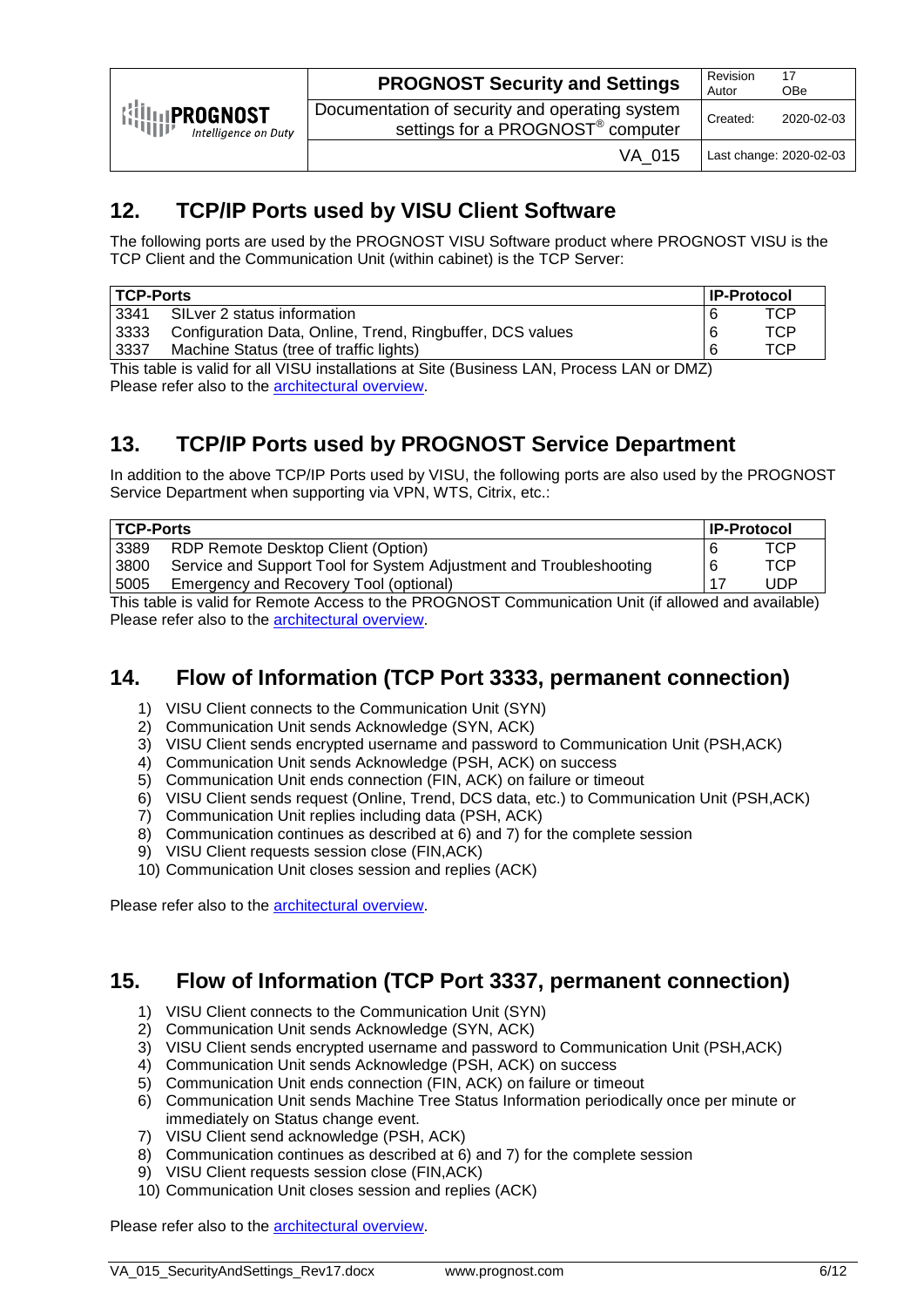| $\left \left \left \left \right \right \right \right $ <b>PROGNOST</b><br>Intelligence on Duty | <b>PROGNOST Security and Settings</b>                                                           | Revision<br>Autor | 17<br><b>OBe</b>        |
|------------------------------------------------------------------------------------------------|-------------------------------------------------------------------------------------------------|-------------------|-------------------------|
|                                                                                                | Documentation of security and operating system<br>settings for a PROGNOST <sup>®</sup> computer | Created:          | 2020-02-03              |
|                                                                                                | VA 015                                                                                          |                   | Last change: 2020-02-03 |

## <span id="page-6-0"></span>**16. Flow of Information (TCP Port 3341, on demand connection)**

- 1) VISU Client connects to the Communication Unit (SYN)
- 2) Communication Unit sends Acknowledge (SYN, ACK)
- 3) VISU Client sends encrypted username and password to Communication Unit (PSH,ACK)
- 4) Communication Unit sends Acknowledge (PSH, ACK) on success
- 5) Communication Unit ends connection (FIN, ACK) on failure or timeout
- 6) VISU Client sends request for SILver 2 status data to Communication Unit (PSH,ACK)
- 7) Communication Unit reads status data from SILver via Monitoring Unit replies including data (PSH, ACK)
- 8) VISU Client requests session close (FIN,ACK)
- 9) Communication Unit closes session and replies (ACK)

Please refer also to the [architectural overview.](http://www.prognost.com/security/Network_Flow_of_Information.pdf)

### <span id="page-6-1"></span>**17. Securing the Machine Protection Configuration**

The Machine Protection Configuration is stored in an internal flash memory chip within the SILver rack. The PROGNOST network architecture ensures a high isolation grade from the customers LAN: (see Image below)

- All Network Cards have Firewall Protection ON
- All Units do not allow any IP forwarding
- No routing active/possible between the PROGNOST network layers
- All PROGNOST Units do have strict password policy active
- Configuration of Safety Settings requires a secret SILver password held by customer (no backdoors for PROGNOST staff or OEM)
- Configuration of Safety Settings requires a dedicated Laptop connected directly to the SILver Rack
- Credentials for remote access to Monitoring Unit could be held by customer, (no backdoors for PROGNOST staff or OEM)
- SILver 2 requires a key switch, username and password to change Safety Configuration
- SILver 1 and 2 Safety Configuration changes can be secured by an optional Firewall having deep packet inspection capability. (e.g. PROGNSOT NetGuard) Configuration protocol/requirements/details available on request

Machine Protection is executed just and only within the SILver rack and is independent of any network interruptions or errors. Even loss of any or all PROGNOST unit(s) or network components does not influence the SILver Machine Protection.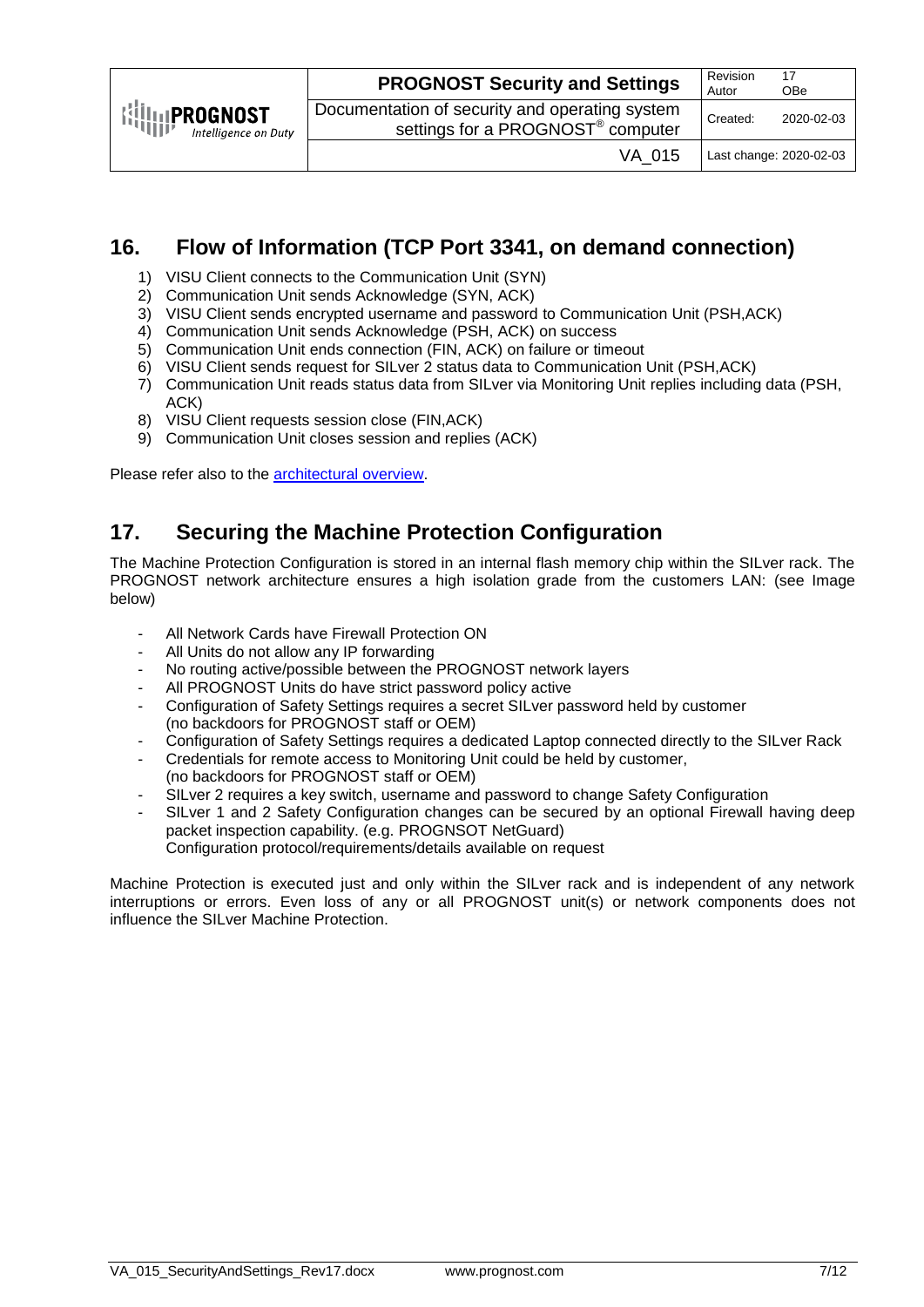| $\left\{\left\{\right \right\}_{\left\{\left\{\right \right\}}\right\}_{\left\{\left\{\left \right \right\}\right\}_{\left\{\left \left \right \right \right\}}\right\}}$ PROGNOST<br>Intelligence on Duty | <b>PROGNOST Security and Settings</b>                                                           | Revision<br>Autor | 17<br><b>OBe</b>        |
|------------------------------------------------------------------------------------------------------------------------------------------------------------------------------------------------------------|-------------------------------------------------------------------------------------------------|-------------------|-------------------------|
|                                                                                                                                                                                                            | Documentation of security and operating system<br>settings for a PROGNOST <sup>®</sup> computer | Created:          | 2020-02-03              |
|                                                                                                                                                                                                            | VA 015                                                                                          |                   | Last change: 2020-02-03 |

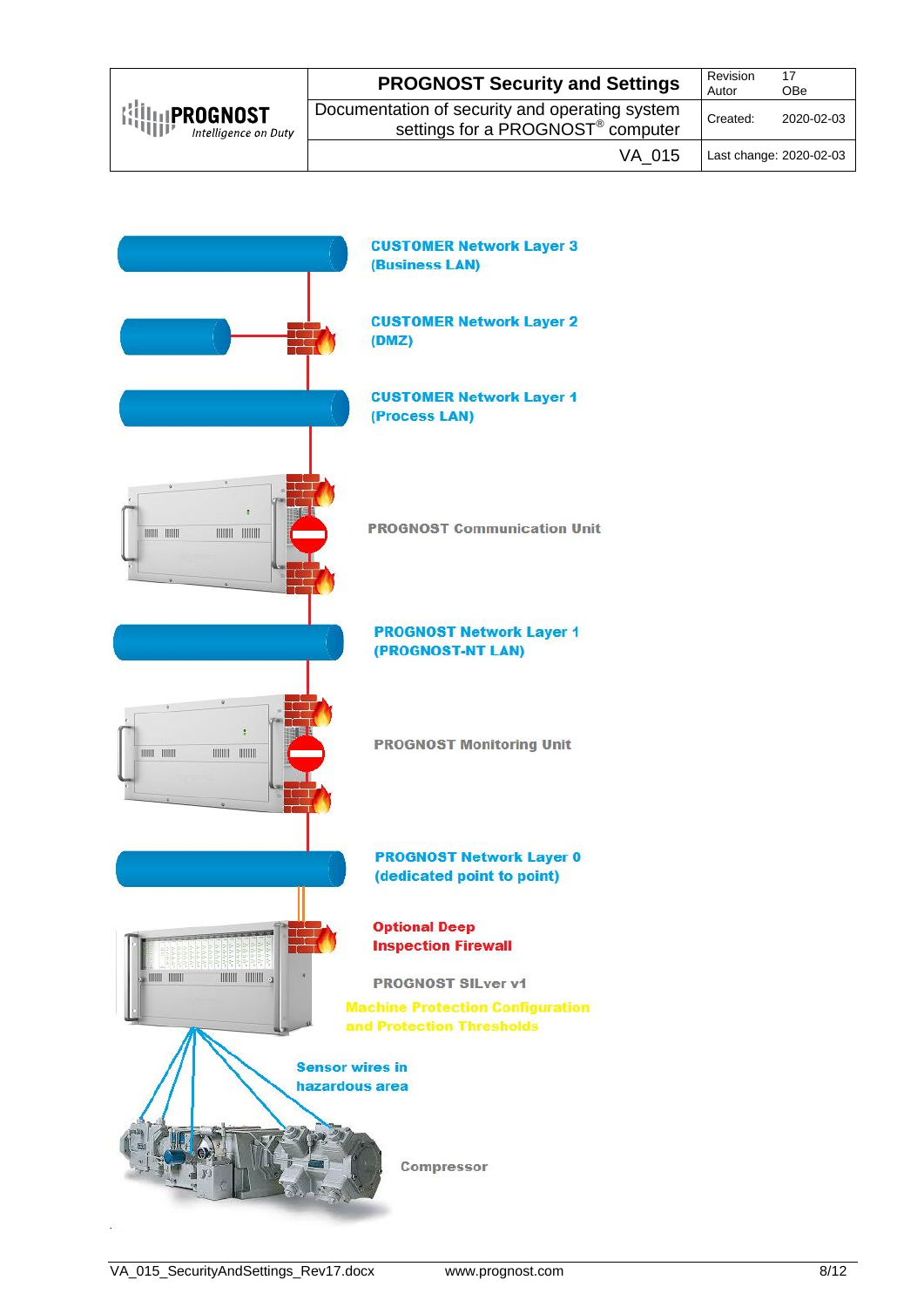| $\left\{\left\{\right \right\}_{\left\{\left\{\right \right\}}\right\}_{\left\{\left\{\left \right \right\}\right\}_{\left\{\left \right \right\}}\right\}}$<br>Intelligence on Duty | <b>PROGNOST Security and Settings</b>                                                           | Revision<br>Autor | 17<br><b>OBe</b>        |
|--------------------------------------------------------------------------------------------------------------------------------------------------------------------------------------|-------------------------------------------------------------------------------------------------|-------------------|-------------------------|
|                                                                                                                                                                                      | Documentation of security and operating system<br>settings for a PROGNOST <sup>®</sup> computer | Created:          | 2020-02-03              |
|                                                                                                                                                                                      | VA 015                                                                                          |                   | Last change: 2020-02-03 |

# <span id="page-8-0"></span>**18. USB protection**

All PROGNOST Units contain a protection mechanism to prevent from:

- Booting via USB Flash Drives and/or USB Disk drives
- Copying data from and to USB Flash Drives and/or USB Disk drives<br>- LISB Storage Driver Recovery
- USB Storage Driver Recovery

# <span id="page-8-1"></span>**19. Antivirus solutions**

PROGNOST does not offer an antivirus solution by default because most of our customers have a central/corporate antivirus solution in place already or is not necessary, as all critical ports are closed and related windows services are disabled. Please see also: [http://www.prognost.com/security/security\\_e.pdf](http://www.prognost.com/security/security_e.pdf) PROGNOST software is not compatible to all antivirus solutions. Due to the fact that PROGNOST writes high speed ring and trend data at a rate of up to 5 Megabytes per second, any available antivirus solution will produce a CPU overload condition at this throughput. Therefore the antivirus software has to be configured in such a manner that the high speed signal data streams are excluded from the antivirus scan. This is not a security risk because the related files contain just signal and trend data. There is no executable to be excluded on most antivirus solutions.

Please find a list of tested and approved antivirus solutions for use on PROGNOST in the following chapter. Other products have to be tested and approved by PROGNOST to avoid unwanted influences or interruptions during the data acquisition. PROGNOST is not responsible for any issues related to foreign antivirus products. Please ask for the compatibility of your product.

#### <span id="page-8-2"></span>**19.1. Antivirus Exceptions**

At least one of the following exceptions should be configured in your Antivirus solution to maintain a performant but secure PROGNOST-NT

#### <span id="page-8-3"></span>**19.1.1. Option a) Exception by FOLDER:**

- D:\MONITORING\TREND (incl. subdirectories)
- D:\MONITORING\RING (incl. subdirectories)
- D:\MONITORING\ONLINE (incl. subdirectories)
- D:\MONITORING\LOGS (incl. subdirectories)
- D:\KOMMSERV\LOGS (incl. subdirectories)<br>D:\DATABASE (incl. subdirectories)
- (incl. subdirectories)

#### <span id="page-8-4"></span>**19.1.2. Option b) Exception by process**

- Erfass32.exe
- Kommserv.exe

#### <span id="page-8-5"></span>**19.1.3. Option c) Exception by file extension:**

- log (regular ASCII log files)
- rng (pure data ringbuffer files)
- hdf5 (pure data trend files)
- btr (BTRIEVE database files)
- ntdb (SQLITE database files)
- ntdb-wal (SQLITE Write Ahead Log)
- onl (pure data online files)

To restrict the available paths for Viruses the "Client for Microsoft Networks" and "File and Printer Sharing for Microsoft Networks" should be deactivated for all network adapters connected to the customer's network (Business LAN and/or Process LAN).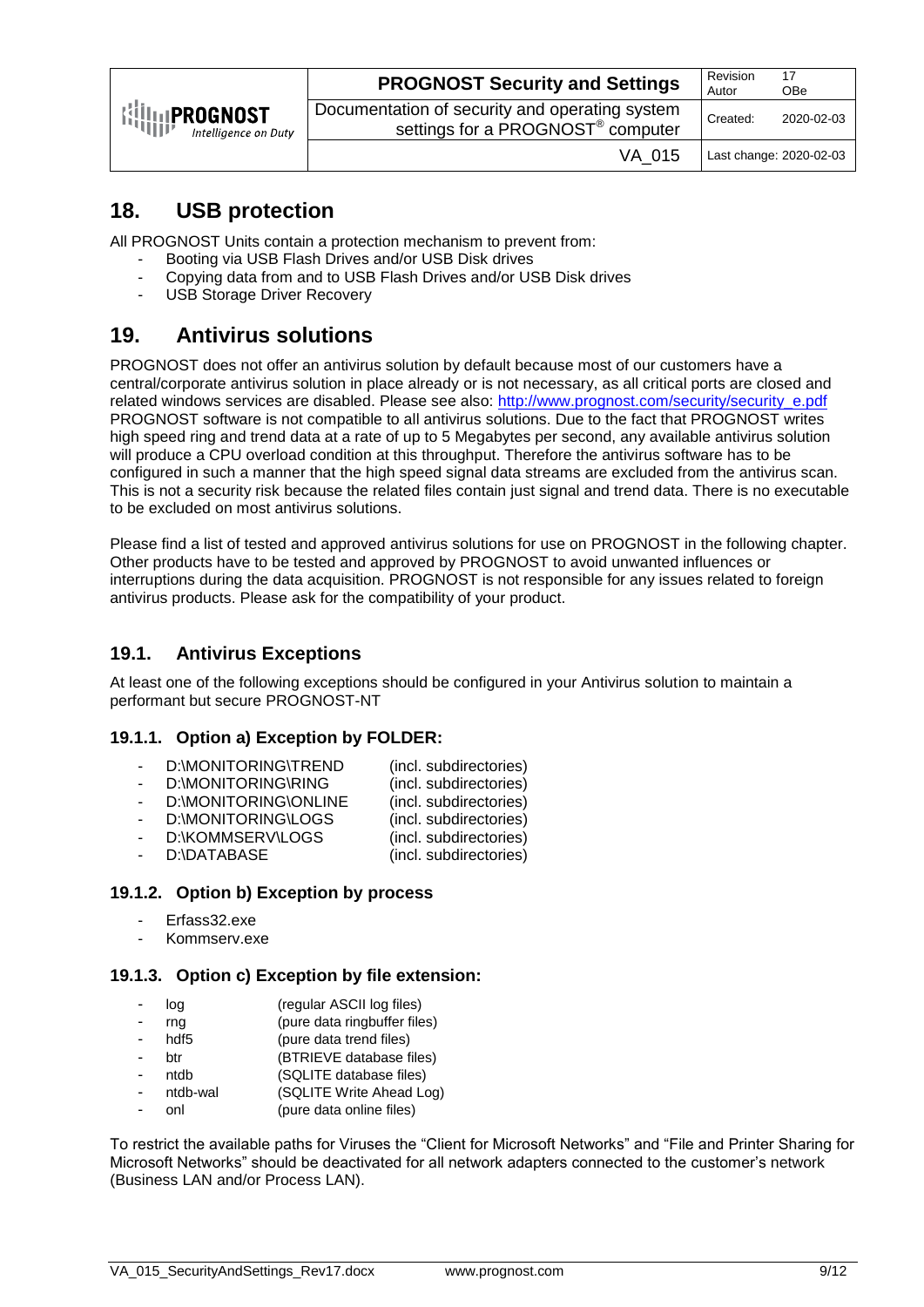| $\left\{\left\{\left\ \right\ ,\left\ \right\ ,\left\ \right\ ,\left\ \right\ \right\}\right\}$ Intelligence on L<br>Intelligence on Duty | <b>PROGNOST Security and Settings</b>                                                           | Revision<br>Autor | 17<br><b>OBe</b>        |
|-------------------------------------------------------------------------------------------------------------------------------------------|-------------------------------------------------------------------------------------------------|-------------------|-------------------------|
|                                                                                                                                           | Documentation of security and operating system<br>settings for a PROGNOST <sup>®</sup> computer | Created:          | 2020-02-03              |
|                                                                                                                                           | VA 015                                                                                          |                   | Last change: 2020-02-03 |

#### <span id="page-9-0"></span>**19.2. Antivirus compatibility list**

#### <span id="page-9-1"></span>**19.2.1. Approved antivirus solutions (alphabetical order)**

| Product                         |                                | <b>Tested Versions Exclusions / Notes</b>                                                                                                                                                                                                                                                                                         |  |
|---------------------------------|--------------------------------|-----------------------------------------------------------------------------------------------------------------------------------------------------------------------------------------------------------------------------------------------------------------------------------------------------------------------------------|--|
| AVIRA AntiVir                   | 6 to 15                        | PROGNOST processes (EXE-Files) have to be excluded                                                                                                                                                                                                                                                                                |  |
| AVG Business Ed.                | 11 to 17                       |                                                                                                                                                                                                                                                                                                                                   |  |
| leTrust                         | 7,8                            | PROGNOST directory RING, TREND and ONLINE has to be excluded                                                                                                                                                                                                                                                                      |  |
| lGrisoft AVG                    | 7 to 17                        | Default file extension list has to be used                                                                                                                                                                                                                                                                                        |  |
| <b>G DATA Security</b>          | 14.x                           | PROGNOST processes (EXE-Files) have to be added to the "Exclusions"<br>(Process)                                                                                                                                                                                                                                                  |  |
| McAfee VirusScan                | Enterprise 7 to 8              | PROGNOST Directory RING, TREND and ONLINE has to be excluded                                                                                                                                                                                                                                                                      |  |
| <b>McAfee VirusScan</b>         | Enterprise 8.7(i)<br>up to v15 | Several PROGNOST directories have to be excluded (see list below)<br>All PROGNOST applications should be specified as "Low Risc Process"<br>which then should not be scanned by the OnAccessScanner<br>In addition the Buffer Overflow Protection must be DISABLED.<br>Otherwise we get very HIGH CPU load within the TrendWriter |  |
| McAfee Internet<br>Security     | 2011-2018                      | PROGNOST Directory RING, TREND and ONLINE has to be excluded                                                                                                                                                                                                                                                                      |  |
| Norton Antivirus                | 2006-2018                      | PROGNOST directory RING, TREND and ONLINE has to be excluded                                                                                                                                                                                                                                                                      |  |
| Symantec Endpoint<br>Protection | 11                             | PROGNOST processes (EXE-Files) have to be added to the "TrueScan<br>Proactive Scan Exception List"                                                                                                                                                                                                                                |  |
| Symantec Endpoint<br>Protection | 12                             | added.<br>(EXE-Files)<br>PROGNOST<br>processes<br>be<br>have<br>to<br>(Exceptions>Windows Exceptions>Application to Monitor)<br>or extensions" (log,rng,hdf5,ntdb,ntdb-wal,onl) have to be excluded.                                                                                                                              |  |
| Symantec Endpoint<br>Protection | 13,14                          | PROGNOST pure data file extensions must be added to "Security Risk<br>Exception->Extensions" (log,rng,hdf5,ntdb,ntdb-wal,onl)                                                                                                                                                                                                     |  |
|                                 |                                |                                                                                                                                                                                                                                                                                                                                   |  |
| Trend Micro                     | OfficeScan 2017                | <b>PROGNOST directory RING, TREND and ONLINE has to be excluded</b>                                                                                                                                                                                                                                                               |  |
| Trend Micro                     | Safe Lock                      | Patching Windows / PROGNOST-NT requires special steps within Trend<br>Micro Safe Lock                                                                                                                                                                                                                                             |  |

Other products have to be tested and approved by PROGNOST to avoid unwanted influences or interruptions during the data acquisition. PROGNOST is not responsible for any issues related to foreign antivirus products. Please ask for the compatibility of your product.

#### <span id="page-9-2"></span>**19.2.2. Incompatible antivirus solutions**

| <b>Product</b>   | <b>Nersion</b> | <b>Exclusions / Notes</b>                                                                             |
|------------------|----------------|-------------------------------------------------------------------------------------------------------|
| Norton Antivirus | 2005           | CPU load to high, no Safety analysis possible                                                         |
|                  |                | McAffee VirusScan Enterprise 8.7(i) CPU load to high, unless "Buffer Overflow Protection" is DISABLED |

## <span id="page-9-3"></span>**20. Backup solutions**

Due to the fact that PROGNOST writes high speed ring and trend data at a rate of up to 5 Megabytes per second, most available backup solution may produce a CPU overload condition at this throughput. To avoid this, the backup software has to be configured in such a manner that the high speed signal data streams are not interrupted. This could be achieved e.g. by lowering the process priority of the backup software. The operating system files are located on the HDD drive C: (first partition), while all PROGNOST data files are located on the HDD drive D: (second partition). The operating system files do not change during regular operation, therefore they do not need to be backed up often. The PROGNOST data files change continuously, which cannot be stopped without stopping the machine protection. But PROGNOST has developed a specific data storage concept to allow backup during regular operation. Just the following files will fail to back up:

- D:\MONITORING\RING\xxxxx\_actual.rng
- D:\MONITORING\RING\xxxxx\_pls\_actual.rng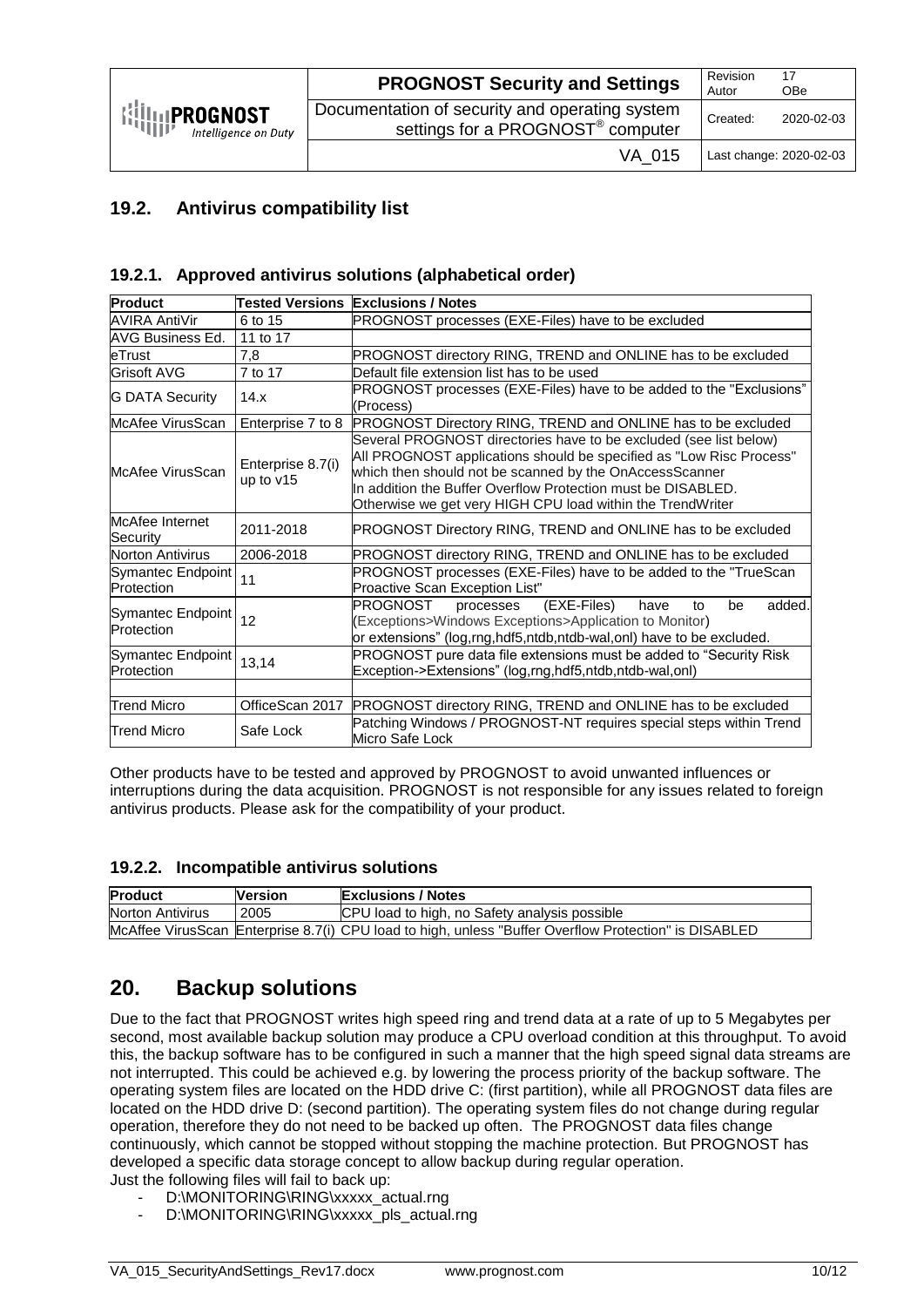| $\left\{\left\{\right \right\}_{\left\{\left\{\right \right\}}\right\}_{\left\{\left\{\left \right \right\}\right\}_{\left\{\left \right \right\}}\right\}}$<br>Intelligence on Duty | <b>PROGNOST Security and Settings</b>                                                           | Revision<br>Autor | 17<br><b>OBe</b>        |
|--------------------------------------------------------------------------------------------------------------------------------------------------------------------------------------|-------------------------------------------------------------------------------------------------|-------------------|-------------------------|
|                                                                                                                                                                                      | Documentation of security and operating system<br>settings for a PROGNOST <sup>®</sup> computer | Created:          | 2020-02-03              |
|                                                                                                                                                                                      | VA 015                                                                                          |                   | Last change: 2020-02-03 |

Both files contain just temporary live data and are not needed for a complete restore.

The following Backup solutions have been tested:

- Acronis Backup and Recovery V10 have been verified as a compatible solution.
- **Microsoft Windows NtBackup** launched in Low Process Priority Mode<br>- **SEP Sesam 4 x** has been verified as a compatible solution
- **SEP Sesam 4.x** has been verified as a compatible solution.

If you wish to use other backup solutions that are not listed please contact your PROGNOST product representative.

### <span id="page-10-0"></span>**21. Windows services**

#### <span id="page-10-1"></span>**21.1. Deactivated services (or set to "manual")**

The following services are "deactivated" or set to "manual" to avoid unwanted influences or interruptions during the data acquisition process.

- Themes
- Print Spooler (manual)
- Telnet Server
- Help and Support
- Wireless Zero Connection
- Shell Hardware Detection
- Fast User Switching
- Indexing
- Print Spooler
- Remote Registry
- Routing and Remote access (manual)
- RPC (Remote Procedure Call) (manual)
- Terminal Services (except remote desktop is required)
- Messenger
- SNMP
- Distributed Link Tracking Client
- Webclient
- Windows Audio
- Windows Time
- **Workstation** (manual)
- **Server** (manual)
- NETBIOS
- DHCP (manual)
- DNS (manual)
- All Gaming Services (XBOX)
- All WLAN Services
- All autoconfiguring Services
- Auto Time Zone Updater

#### <span id="page-10-2"></span>**21.2. Network drive access (MAPROGxx)**

As the Windows Workstation Service is set to "manual" per default, it is not possible to access network drives from a PROGNOST PC. For temporary access there is a batch file on the desktop available which is named "Start Sharing". This batch file starts the DHCP-, DNS- and Workstation-Service. Afterwards it is possible to access network resources if you own the required username and password for the network resource. You also should always start the other batch file "Stop Sharing" after you are finished with your temporary work on the network.